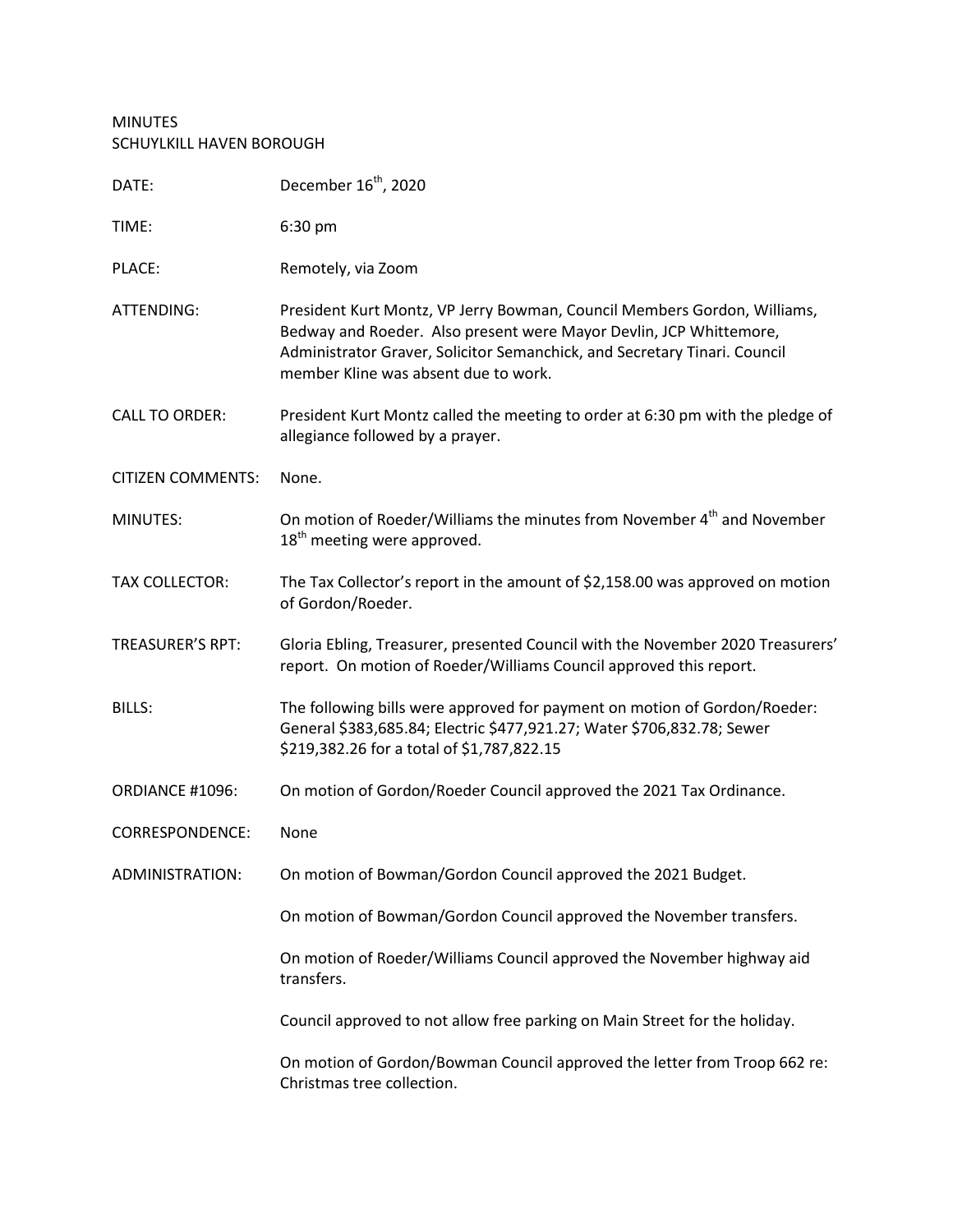On motion of Bowman/Gordon Council approved the letter from First United re: Fire Police.

On motion of Gordon/Bowman council approve to set the 2021 police contribution at 5%

Council was asked to ask around to find interested candidates to run for the Schuylkill Haven Borough Tax Collector. This was tabled till next meeting as well.

On motion of Gordon/Roeder council approve the 2021 Council meeting dates and location\*. \* is subject to change.

On motion of Roeder/Williams council approve the 2021 Municipal Authority Dates held the second Wednesday of February, April, June, August, October and December.

On motion of Bowman/Roeder council approve the 2021 Planning Commission Dates held the last Tuesday of March, June, September, and December\*

On motion of Roeder/Williams Council approved the reappointment of the following Committee Members:

| NAME :          | COMMITTEE:                      | <b>TERM EXPIRES:</b> |
|-----------------|---------------------------------|----------------------|
| D. Edward Dress | <b>Municipal Authority</b>      | 1/1/21               |
| John Williams   | <b>Municipal Authority</b>      | 1/1/21               |
| Melissa Strauch | <b>Recreation Board</b>         | 1/1/21               |
| Karen Roeder    | <b>Planning Commission</b>      | 1/1/21               |
| Paul Zinkus     | <b>Housing Board of Appeals</b> | 1/1/21               |

Council was asked to ask around to find interested candidates to serve on the Zoning Hearing and Police Civil Service Commission

OLD BUSINESS: On motion of Bowman/Gordon Council approved the resignation letter from Edward Wike dated December 3rd.

NEW BUSINESS: None.

OTHER BUSINESS: President Montz stated that we should send the Zwerling Board members a tank you letter for their recent donation to the Island.

Vice President Bowman stated the children's Christmas Party was a success.

Member Williams stated that Recreation had a meeting and discussed that the numbers for the basketball season this year were low.

Mayor Devlin stated that the glow awards will be handed out shortly.